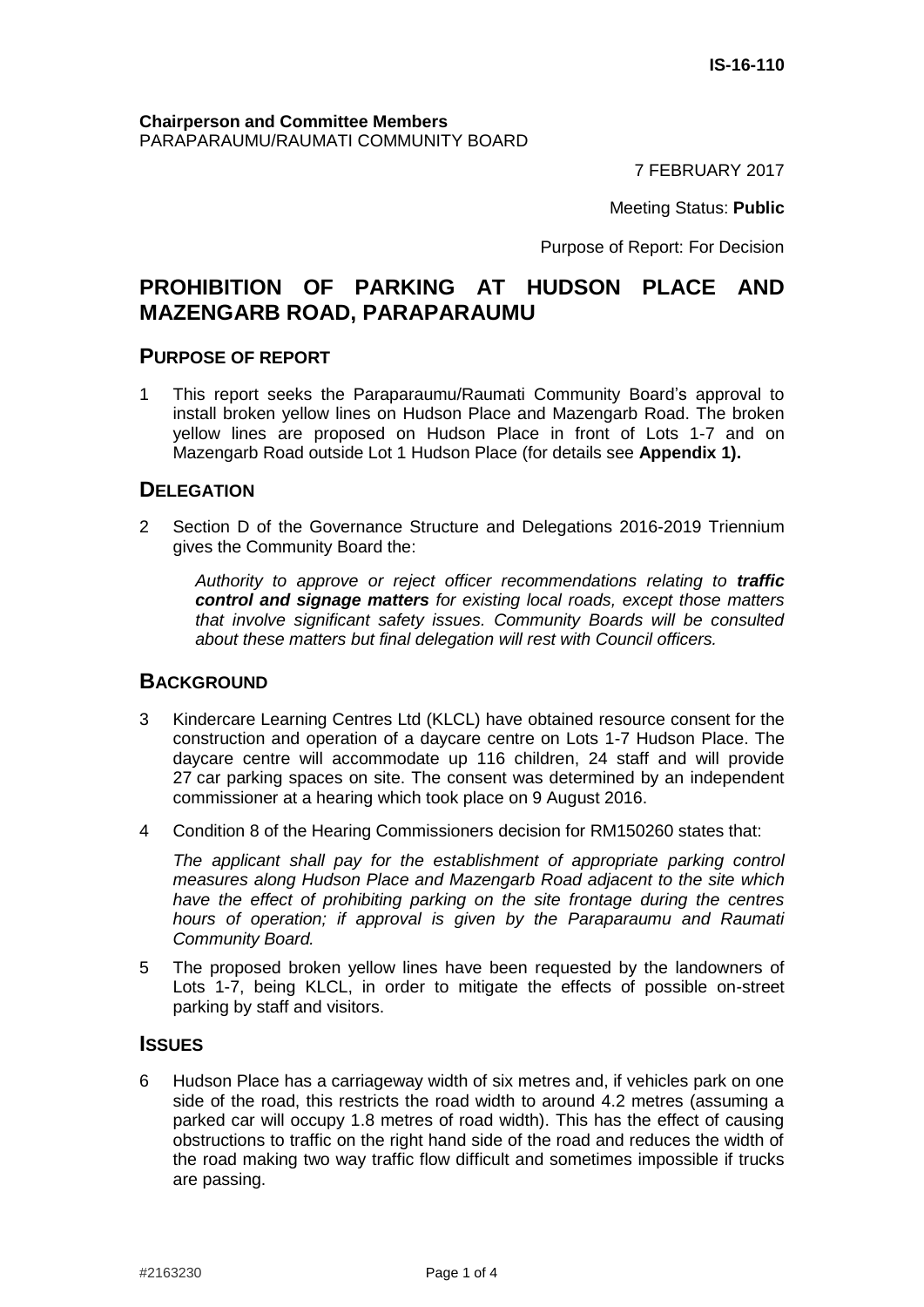- 7 In relation to the use of the proposed daycare centre, there is also the potential for parking to occur on Mazengarb Road (near the intersection with Hudson Place). This is less likely to happen but is still a remote possibility and would cause even greater problems as Mazengarb Road is a busy road (carrying approximately 8,000 vehicles per day). Any on-street parking in this area would result in road safety issues and inconvenience general through traffic.
- 8 The implementation of broken yellow lines will be funded by KLCL. If the proposed daycare centre is not constructed, then the broken yellow lines will not be installed.

### **Option**

- 9 The installation of broken yellow road markings is proposed as follows:
	- On the south eastern side of Hudson Place which prohibits parking on Hudson Place for a distance of 100 metres south west of the intersection of Hudson Place and Mazengarb Road;
	- On the south western side of Mazengarb Road, which prohibits parking on Mazengarb Road for a distance of 30 metres south east of the intersection of Hudson Place and Mazengarb Road.

### **CONSIDERATIONS**

### Legal considerations

10 There are no legal considerations other than ensuring that road-markings are installed in accordance with NZTA guidelines.

### Financial considerations

11 There are no financial considerations as the cost of the installation of the broken yellow lines will be borne in full by KLCL.

### **SIGNIFICANCE AND ENGAGEMENT**

#### Degree of significance

12 This matter has a low level of significance under Council policy.

### Consultation already undertaken

- 13 A letter was hand delivered to the local residents on 15 June 2016 asking for feedback on the proposals. Letters were delivered to numbers 2, 4, 6, 8, 9, 10 and 12 Hudson Place and number 2 Bridford Way. A letter was also sent to KLCL. In total, eight properties were consulted.
- 14 There was a 50 percent return rate (four responses) with three for and one against the proposals. The single objection was from a resident of Hudson Place, who commented in their response that they objected to the proposed daycare centre. The objector asked that the process be put on hold until more dwellings were built, and new homeowners could provide input into the consultation.
- 15 The single objection does not raise any issues as to the effects of the implementation of broken yellow lines as such, but states that these are related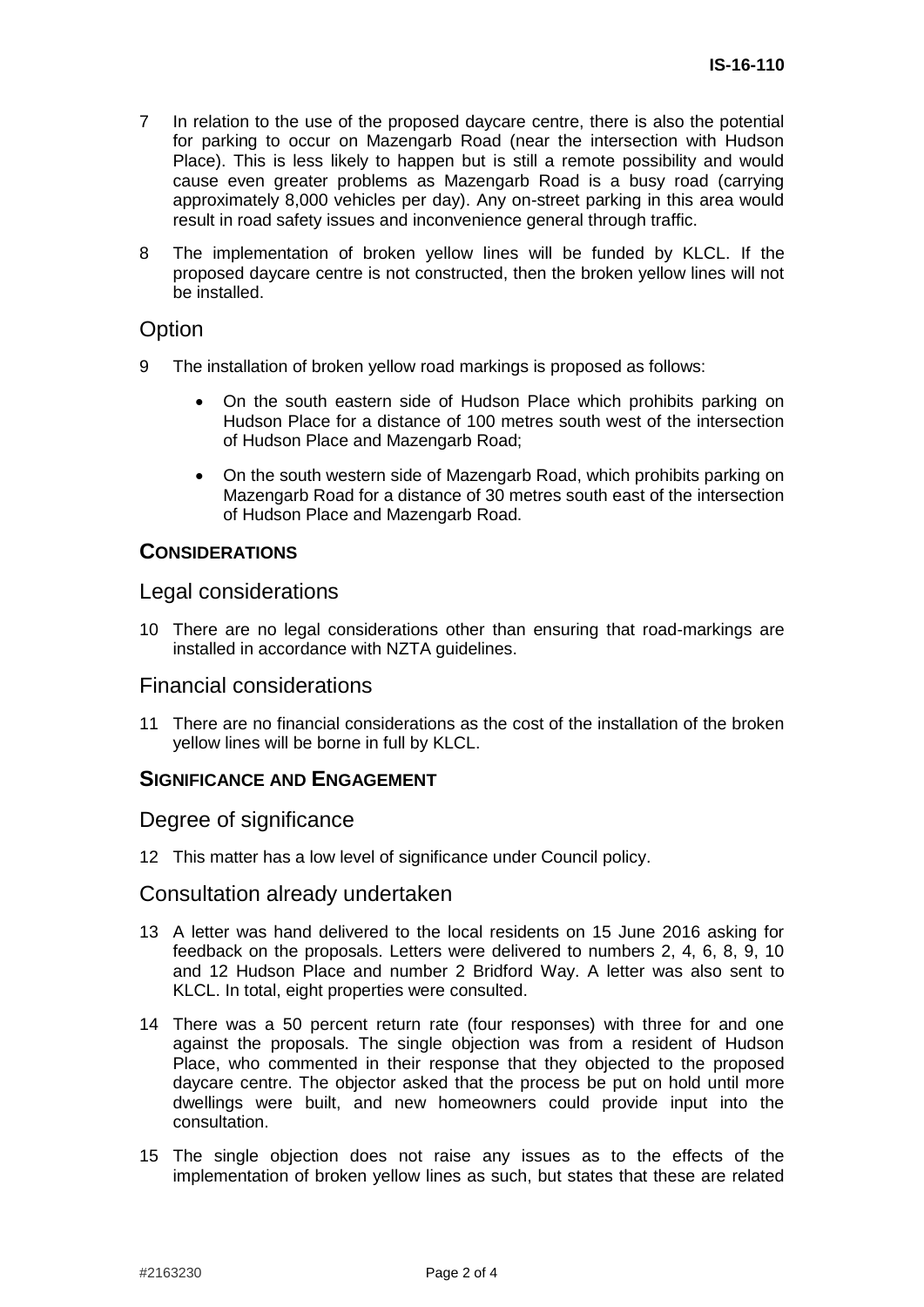**Infrastructure Services**

to the development of a daycare centre and therefore should be opposed. As mentioned in paragraph 7, the installation of the broken yellow lines is connected to a resource consent which was determined by an independent hearing commissioner. The objector raised the issue of wider consultation once more dwellings are constructed. It is the officer's opinion that consultation with the properties directly affected by the implementation of the parking prohibition has been undertaken, and that this level of consultation is appropriate for this proposal.

### Engagement planning

16 An engagement plan is not needed to implement this decision.

# **RECOMMENDATIONS**

- 17 That the Paraparaumu/Raumati Community Board approves:
	- a) The installation of broken yellow line road markings on the south eastern side of Hudson Place which prohibit parking on Hudson Place for a distance of 100m south west of the intersection of Hudson Place and Mazengarb Road. As shown in Appendix 1 of report IS-16-1948.
	- b) The installation of broken yellow line road markings on the south western side of Mazengarb Road, which prohibits parking on Mazengarb Road for a distance of 30 metres south east of the intersection of Hudson Place and Mazengarb Road. As shown in Appendix 1 of report IS-16-1948.

| Report prepared by           | <b>Approved for submission</b> | <b>Approved for submission</b> |
|------------------------------|--------------------------------|--------------------------------|
| Neil Trotter                 | Kevin Currie                   | Sean Mallon                    |
| <b>Road Network Planning</b> | <b>Group Manager</b>           | <b>Group Manager</b>           |

**Regulatory Services** 

#### **ATTACHMENT:**

**Team Leader**

**Appendix 1**: Plan of Proposed No Parking Lines.